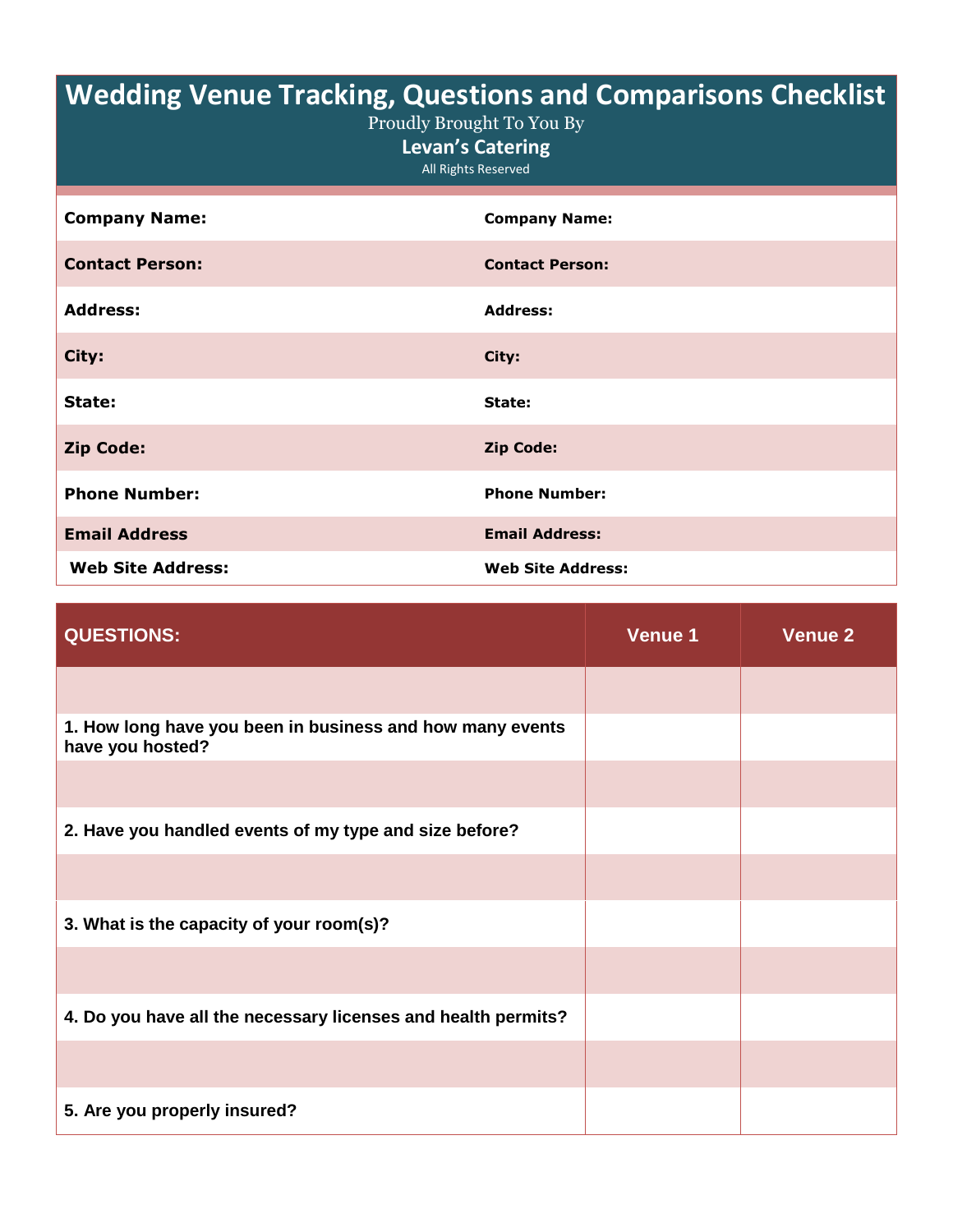| 6. Do you allow outside Caterers? If so, is the kitchen fully<br>equipped?                               |  |
|----------------------------------------------------------------------------------------------------------|--|
|                                                                                                          |  |
| 7. If the reception location is also the caterer: Do you provide<br>tasting consultations/food tastings? |  |
|                                                                                                          |  |
| 8. What is your liquor policy?                                                                           |  |
|                                                                                                          |  |
| 9. Who is supplying the liquor, water, ice, etc.?                                                        |  |
|                                                                                                          |  |
| 10. Do you have an ice machine on site?                                                                  |  |
|                                                                                                          |  |
| 11. Is there a dance floor and, if so, how many people can<br>it handle?                                 |  |
|                                                                                                          |  |
| 12. May our DJ or other professional(s) have access to<br>your electrical outlets? Are there enough?     |  |
|                                                                                                          |  |
| 13. Is a deposit required? If so, how much?                                                              |  |
|                                                                                                          |  |
| 14. When is the deposit due to reserve the room?                                                         |  |
|                                                                                                          |  |
| 15. When is the final headcount due?                                                                     |  |
|                                                                                                          |  |
| 16. May I make partial payments?                                                                         |  |
|                                                                                                          |  |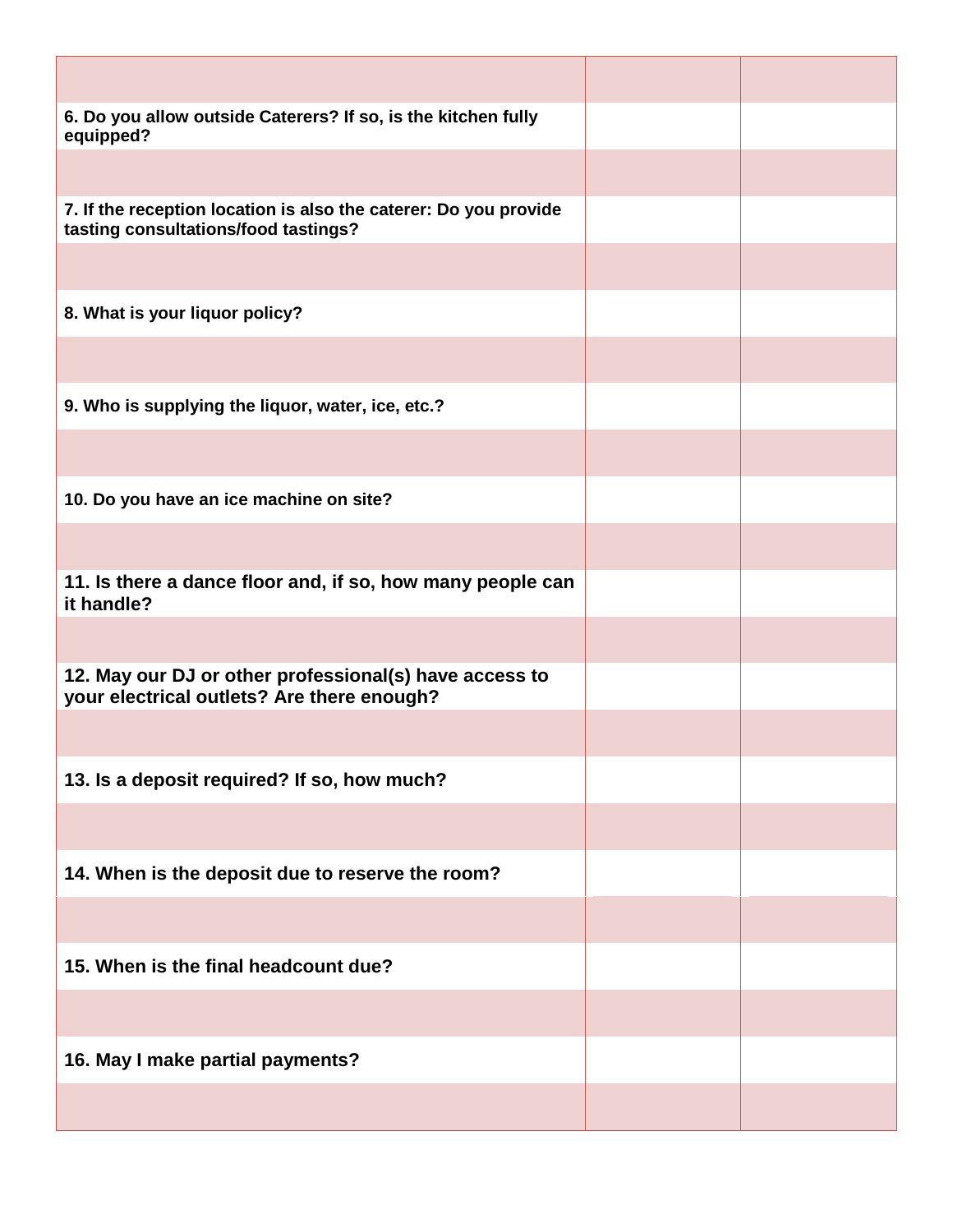| 17. When is the final payment due?                                                            |  |
|-----------------------------------------------------------------------------------------------|--|
|                                                                                               |  |
| 18. What percentage are the taxes?                                                            |  |
|                                                                                               |  |
| 19. What is the overtime charge?                                                              |  |
|                                                                                               |  |
| 20. Is the set-up and clean up included in the final price?                                   |  |
|                                                                                               |  |
| 21. Do you provide tables, chairs,?                                                           |  |
|                                                                                               |  |
| 22. What equipment do you provide?                                                            |  |
|                                                                                               |  |
| 23. Do you have Audio/Visual Equipment?                                                       |  |
|                                                                                               |  |
| 24. Are the above items included in the basic price or are<br>they extra? If extra, how much? |  |
|                                                                                               |  |
| 25. Do you provide rentals, or are they from another<br>company?                              |  |
|                                                                                               |  |
| 26. Is there adequate parking?                                                                |  |
|                                                                                               |  |
| 27. Is there a charge for parking? If so, how much?                                           |  |
|                                                                                               |  |
| 28. Do you offer valet parking? If so, how much?                                              |  |